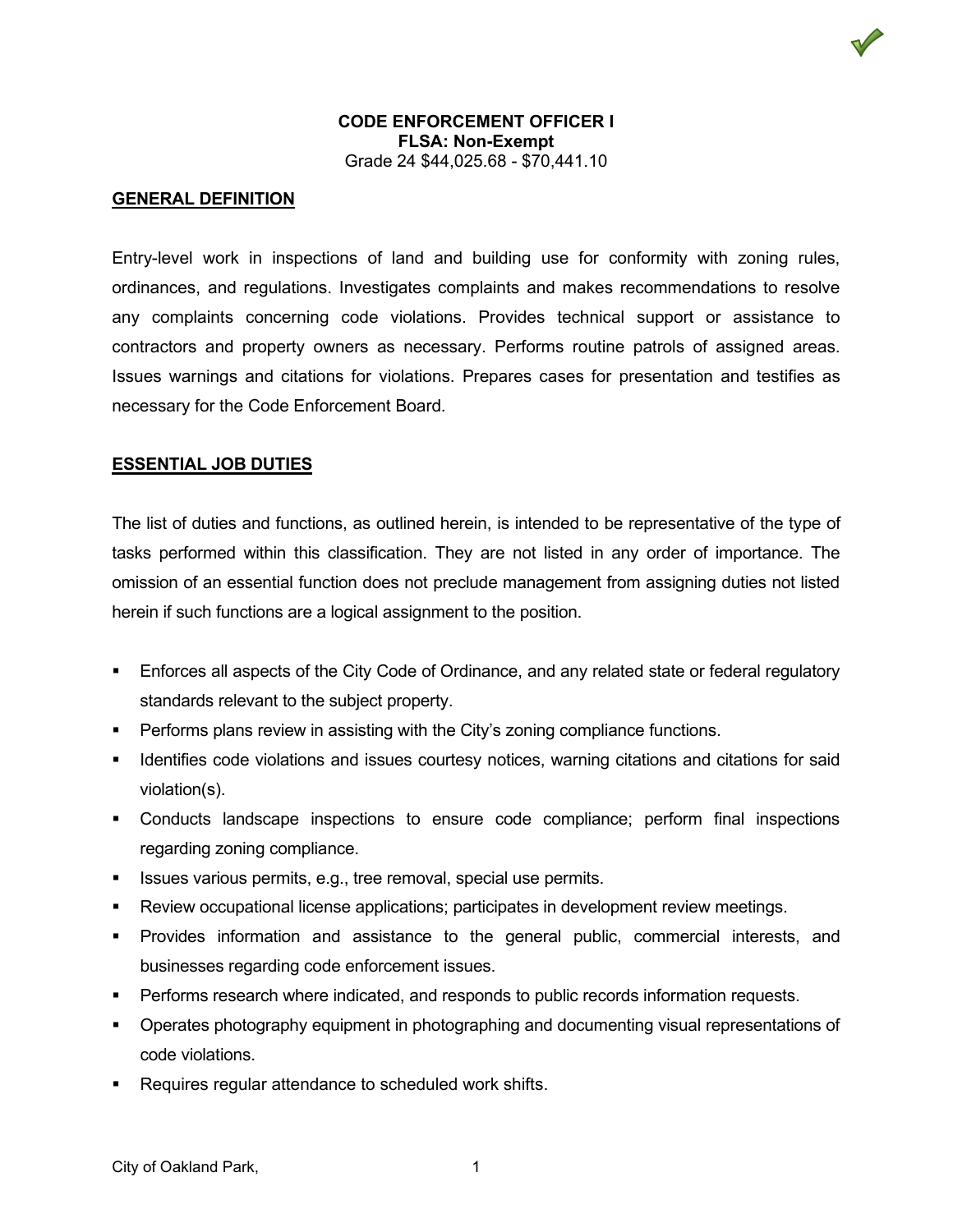# **CODE ENFORCEMENT OFFICER I FLSA: Non-Exempt** Grade 24 \$44,025.68 - \$70,441.10

## **KNOWLEDGE, SKILLS & ABILITIES**

- Working knowledge of established code, statutes, ordinances and regulations or the ability to acquire this knowledge rapidly.
- Working knowledge of geography, streets and principal locations of the City zoning areas or ability to acquire this knowledge rapidly.
- Working knowledge of Florida Association of Code Enforcement (FACE) principles, practices, and standards regarding municipal code enforcement functions.
- Oral communications skills for application of tact and diplomacy in the disposition of duties.
- Ability to apply sound principles of independent judgment and discretion during inspection activities.
- Ability to work effectively with employees and the public.
- Ability to make presentations before the Code Enforcement Board and Special Master.
- Ability to understand and utilize zoning maps, land use maps, plats, tax rolls, and other documents related to real property.
- Working knowledge of proper landscape practices of tree pruning, planting and landscape inspections.
- Ability to write clear, concise letters and memorandum using standard business English, spelling, and punctuation.
- Ability to establish and maintain effective working relationships with coworkers, management, citizens, and other external entities in a courteous and professional manner.

## **MINIMUM ACCEPTABLE EDUCATION, TRAINING & EXPERIENCE**

High School Diploma or GED Certificate and 1 year experience in a related industry, e.g., law enforcement, security, or code enforcement. Must complete and pass Fundamentals of Code Enforcement as provided by the Florida Association of Code Enforcement within one year of assignment to the position. Valid State of Florida Driver's license without restrictions affecting the ability to perform essential job duties.